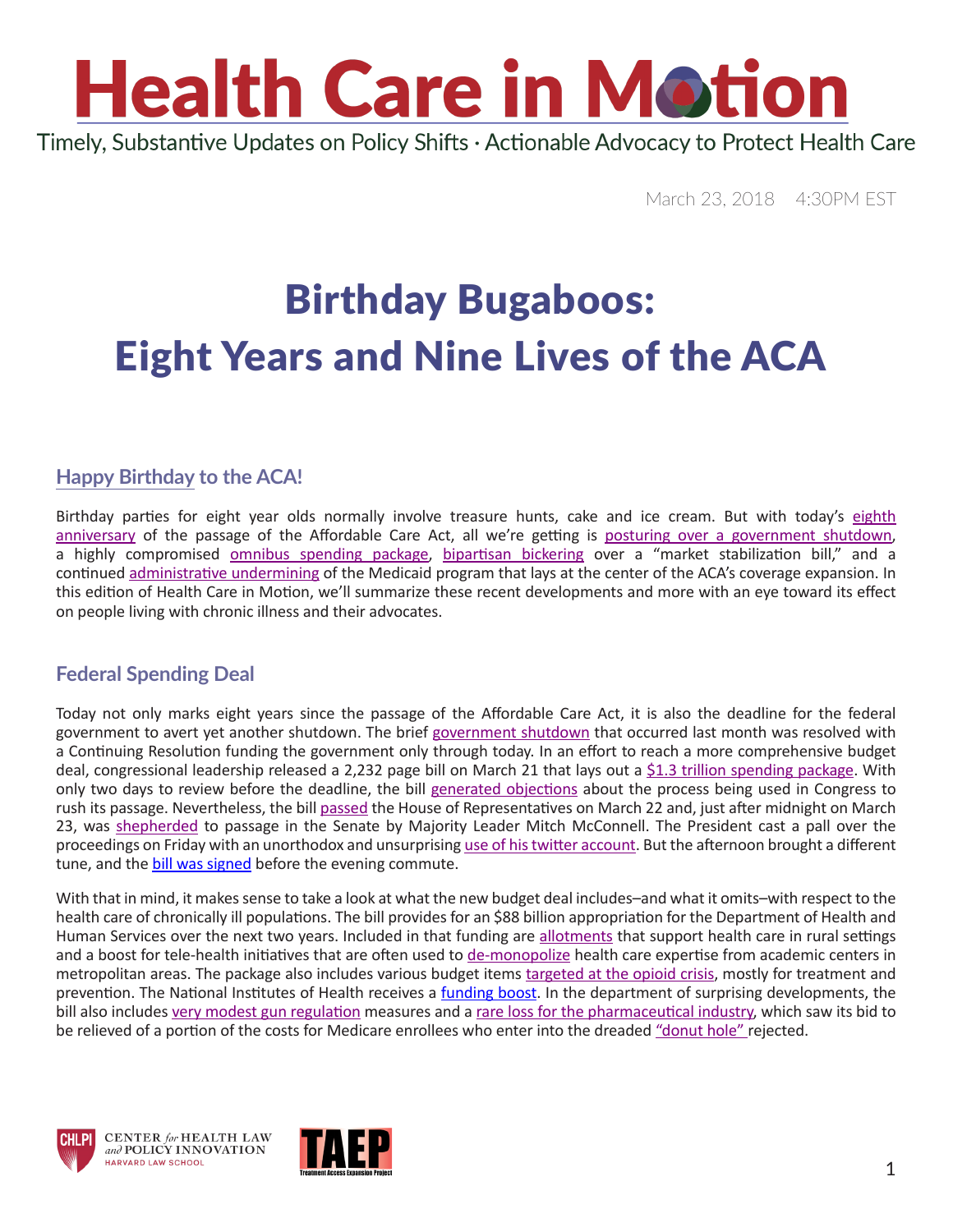# **Health Care in Motion**

Just as important, the spending package leaves several important policy measures on the cutting room floor. The Republicanled effort to extend abortion restrictions to Marketplace plans *[fell short](https://www.washingtonpost.com/news/powerpost/paloma/the-health-202/2018/03/22/the-health-202-this-abortion-fight-derailed-a-bipartisan-obamacare-fix-in-spending-bill/5ab2c18230fb045e48d05b41/?utm_term=.9317905f2c49)*, repeating a battle and outcome from the original ACA passage. This battle overlapped with a broader fight regarding the restoration of ACA cost-sharing reduction subsidies (also known as "CSR" payments). Longtime readers of Health Care in Motion will [remember](https://www.chlpi.org/wp-content/uploads/2013/12/HCIM_11_06_2017.pdf) the Trump Administration's decision to discontinue these ACA subsidies in October 2017. This move was rightfully viewed as a determined effort to undermine the stability of ACA marketplaces. But late last year, clever state regulators and insurers created an alternative workaround (known as "silver loading," or, more informally the "silver switcheroo") that compensated for the cost-sharing reduction hole by taking greater advantage of ACA premium subsidies. [We described this development in detail at the](https://www.chlpi.org/wp-content/uploads/2013/12/HCIM_11_06_2017.pdf)  [time](https://www.chlpi.org/wp-content/uploads/2013/12/HCIM_11_06_2017.pdf). Now that insurance markets have compensated, cost-sharing reduction payments have been revived by the Trump Administration and, once again, emerged as a [political football](https://www.vox.com/policy-and-politics/2018/3/21/17148326/democrats-oppose-stabilizing-obamacare). This time, [some advocates for access to care](http://familiesusa.org/product/under-guise-%E2%80%9Chealth-insurance-stabilization%E2%80%9D-congress-should-not-axe-financial-help-low-wage) have opposed CSR funding, with the argument that to reverse course now from the adjusted market would represent a significant step backward from the status quo. Whatever effect these cost-sharing reduction payments would have, we will all have to wait for another day to determine their fate, as [this funding was removed from the omnibus spending bill](https://www.npr.org/sections/health-shots/2018/03/22/596116779/medical-research-drug-treatment-and-mental-health-are-winners-in-new-budget-bill) and separated into a standalone "market stabilization" proposal.

#### **Market Stabilization Bills**

All of this isn't to say that the fierce debate over the future of cost-sharing reduction payments is over and done with. "Market stabilization" has now been segregated into standalone bills encompassing the debate over funding of cost-sharing reduction payments. Both [Senator Lamar Alexander](https://www.cbpp.org/research/health/cbo-alexander-stabilization-bill-would-raise-costs-for-moderate-income-consumers) (R-TN) and Senator [Patty](https://twitter.com/PattyMurray/status/976918646894354432) [Murray](https://www.murray.senate.gov/public/index.cfm/newsreleases?ID=80A0EDA7-5D24-4DF7-A3B1-715FD1C3CE73) (D-WA) have released competing proposals in a flurry of activity this week. As with many things surrounding the ACA, the only certainty is more uncertainty. And you can be sure that insurers–now staring down the barrel of 2019 plan and rate deadlines–will be sure to build the [cost of that uncertainty](http://www.modernhealthcare.com/article/20180322/NEWS/180329961/with-no-fix-in-omnibus-budget-bill-insurers-set-to-hike-premiums) into their new plan proposals. Health care consumers will once more be asked to bear the burden of our fractured system.

#### **Miscellaneous Updates**

#### **New CDC Chief Named**

In a move this week that was closely watched by HIV advocates, Dr. Robert Redfield [was named](https://www.usnews.com/news/national-news/articles/2018-03-20/research-misconduct-allegations-shadow-trumps-likely-cdc-pick-robert-redfield) to head the Centers for Disease Control and Prevention.Dr. Redfield is a national figure in HIV research. Questions have arisen about the appointment in connection with Dr. Redfield's research on a failed HIV vaccine twenty years ago while working with the United States Army. A [whistleblower familiar with the work](https://khn.org/news/research-misconduct-allegations-shadow-likely-cdc-appointee/) was quoted this week as saying Dr. Redfield "was egregiously sloppy with data or it was fabricated." The Army cleared Dr. Redfield of wrongdoing.

#### **Arkansas Work Requirements**

Since last we wrote, another state has been approved by the Centers for Medicaid and Medicare Services to impose a work requirement as a condition of receiving Medicaid benefits. In this case, CMS Administrator Seema Verma traveled to Little Rock, Arkansas to hand deliver [the approval](https://www.washingtonpost.com/national/health-science/arkansas-wins-federal-permission-to-impose-medicaid-work-requirements/2018/03/05/a4fdaa88-2093-11e8-94da-ebf9d112159c_story.html?utm_term=.d08edf3cc128) to Governor Asa Hutchinson. Verma took the opportunity to [speak publicly](https://www.youtube.com/watch?v=HN0mq1KLets) and reiterated her encouragement of other states to take similar steps. We have [written previously](https://www.chlpi.org/wp-content/uploads/2013/12/HCIM_01_19_2018.pdf) about the potential harm that accompanies such measures, and the [efforts of advocates to challenge](https://www.chlpi.org/wp-content/uploads/2013/12/HCIM_01_26_2018.pdf) them as fundamentally undermining the purpose of Medicaid. If there is a silver lining to Verma's Arkansas announcement, it is that [CMS has rejected](https://www.washingtonpost.com/national/health-science/cms-issues-split-decision-on-arkansas-medicaid-waiver/2018/03/05/7468294e-20d3-11e8-946c-9420060cb7bd_story.html?utm_term=.b2188bc09b4f)-at least